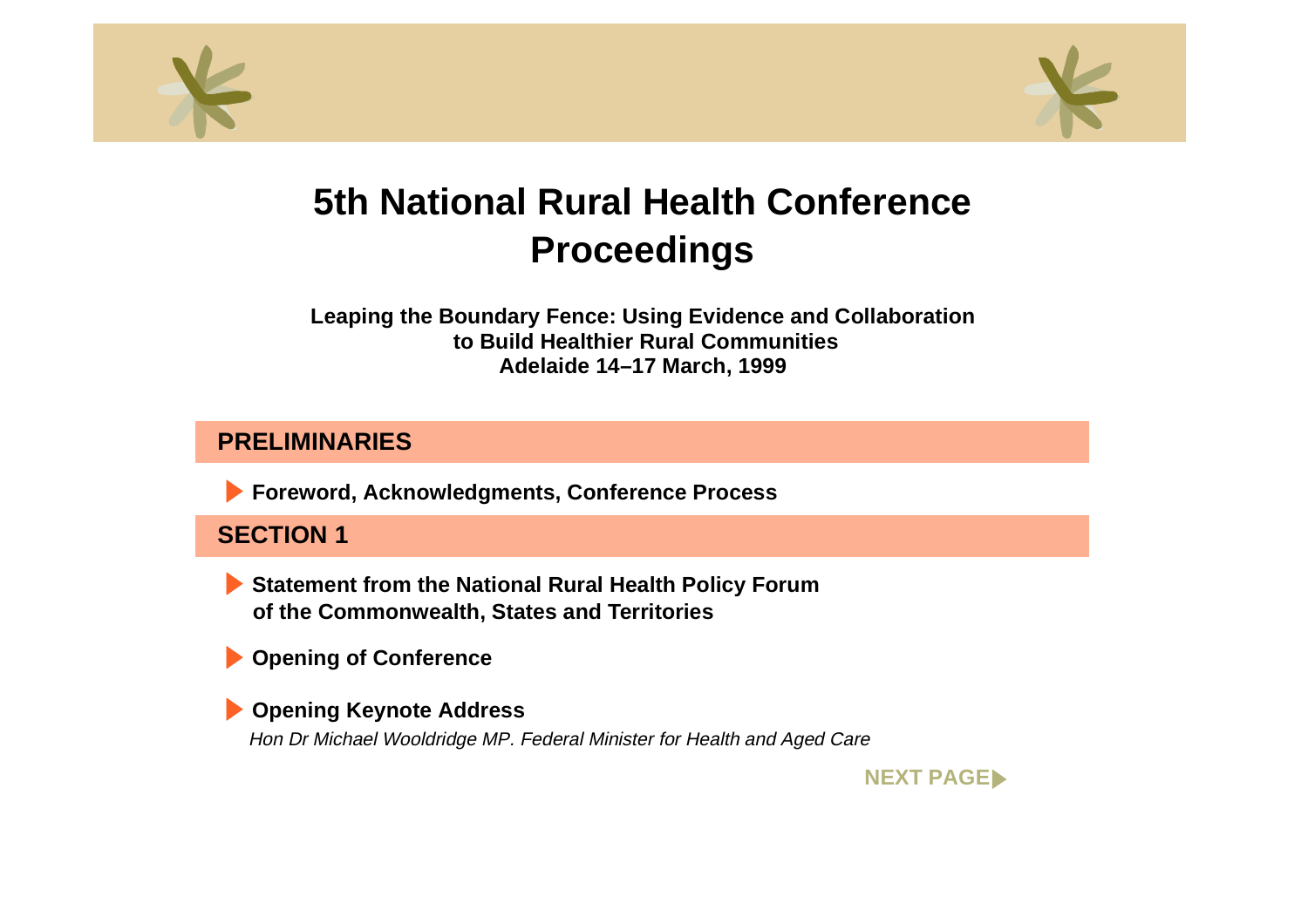<span id="page-1-0"></span>



### **SECTION 2**

### **[Launch of Healthy Horizons](#page-0-0)**

Hon Dr Michael Wooldridge MP, Federal Minister for Health and Aged Care Hon Dean Brown MP, South Australian Minister for Human Services, Disability Services, and the Ageing Speech by Hon Dean Brown MP

### **[Launch of the South Australian Rural Regional Women's](#page-0-0) Health and Well-Being Plans**

Hon Dean Brown MP, South Australian Minister for Human Services, Disability Services, and the Ageing

### **[Launch of 'friends of the Alliance'](#page-0-0)**

Sen. The Hon Ian Macdonald, Federal Minister for Regional Services, Territories and Local Government

### **[Panel Discussion and Forum: Federal, State and Territory Response](#page-0-0) to the New National Framework, Healthy Horizons**

### **[Breakfast Speech](#page-0-0)**

Sen. The Hon Ian Macdonald, Federal Minister for Regional Services, Territories and Local Government

### **[Summaries of Concurrent Sessions](#page-0-0)**

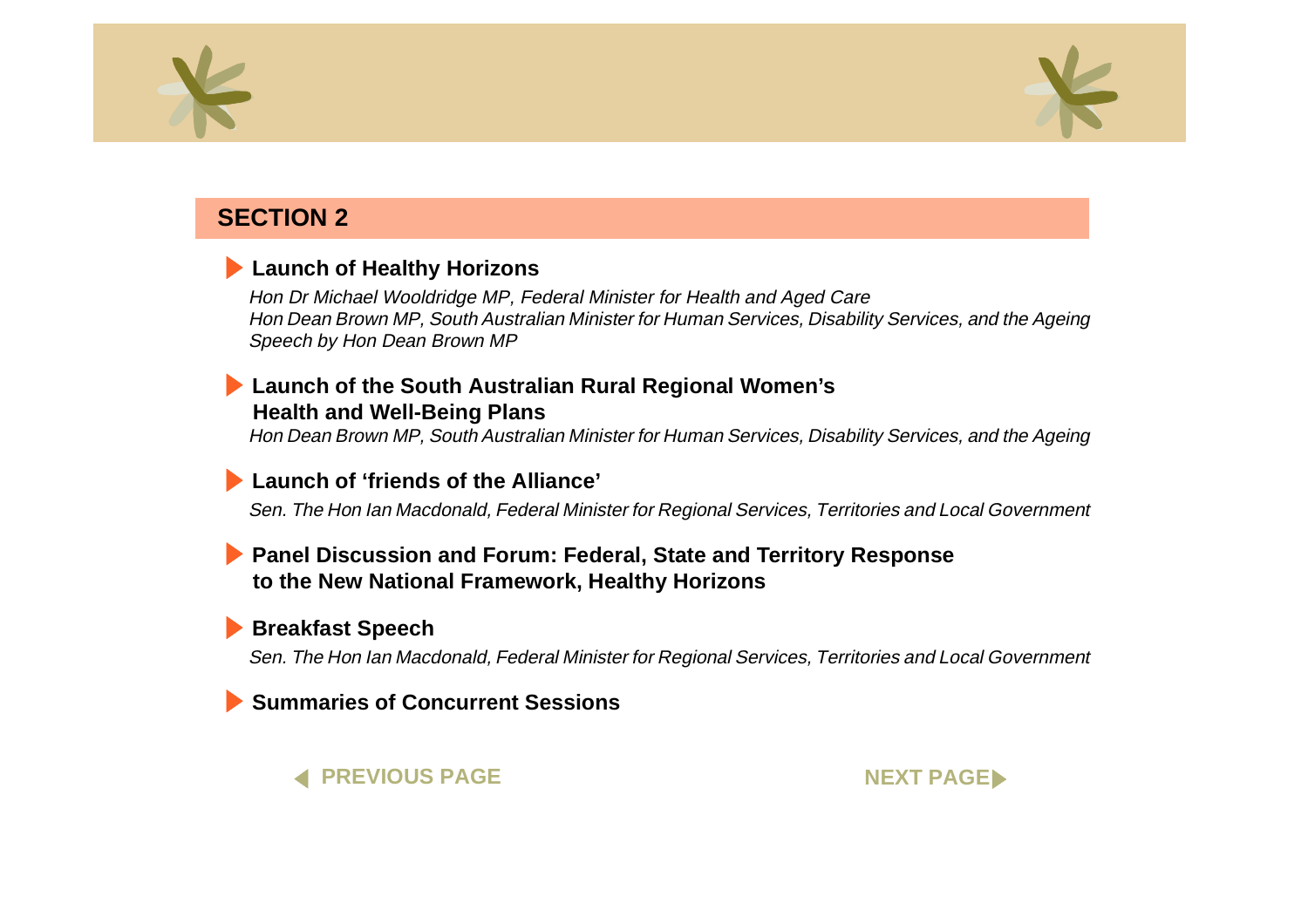<span id="page-2-0"></span>



**[Implementation of Healthy Horizons - A framework for](#page-0-0) Improving the Health of Rural Australians** Kim Snowball

# **[The Arts Program](#page-0-0)**

**[On Ageing and Being an Older Person](#page-0-0)** Hazel Hawke

## **SECTION 3 - KEYNOTE PAPERS**

**[Past Conferences, Future Strategies](#page-0-0)** Professor John Humphreys

**[Social Capital and Health: Implications for Health in Rural Australia](#page-0-0)** Fran Baum

**["How Will We Judge the Success of the National Framework?"](#page-0-0)** Jenny Macklin MP, Shadow Minister for Health

**[Health and Well-Being of Older Persons in Rural Areas](#page-0-0)** Gary R. Andrews



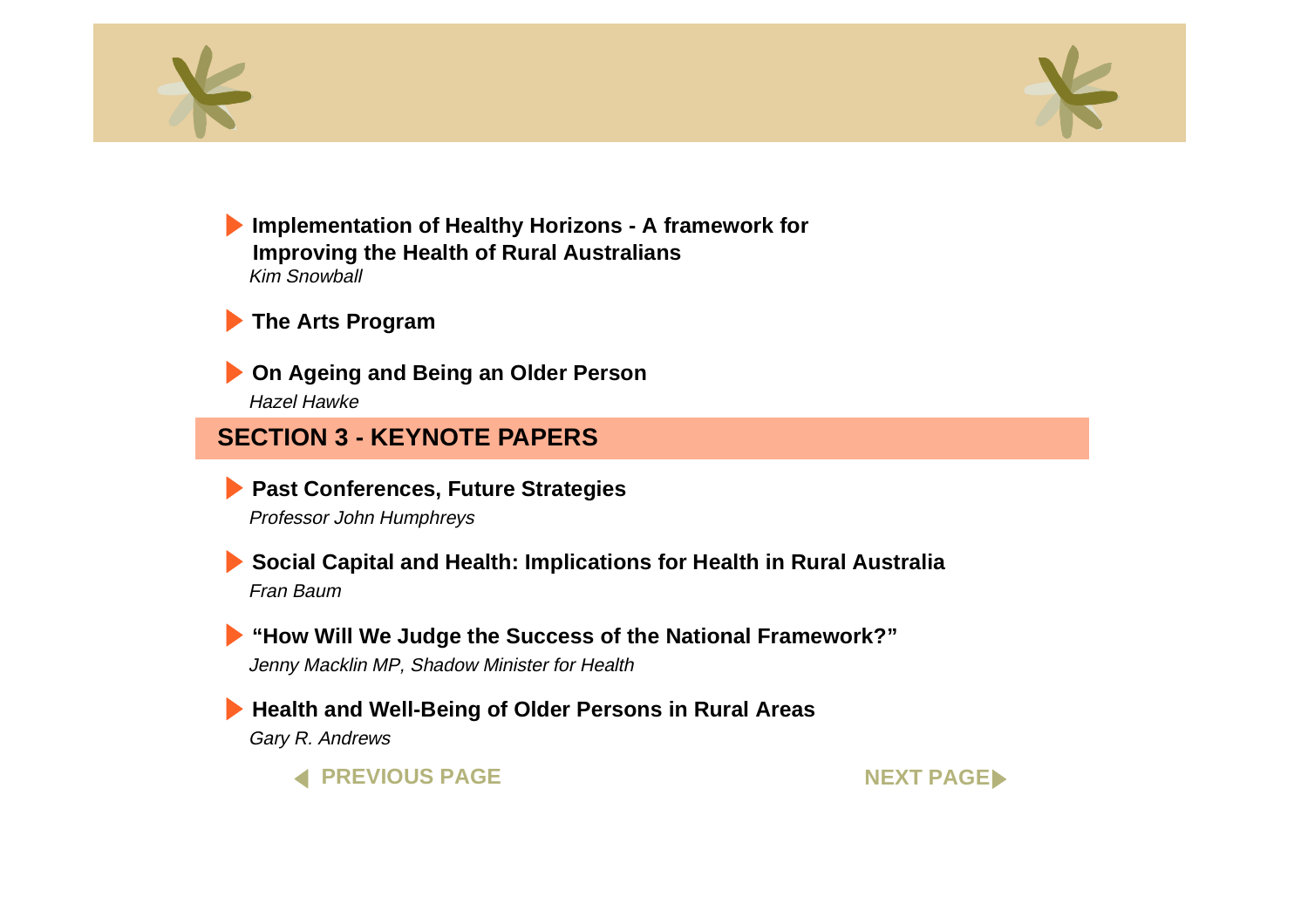<span id="page-3-0"></span>



**[Evidence-Based Policy and Practice in Rural Health](#page-0-0)**

David Weller

**[Heart Health in Rural and Remote Australia](#page-0-0)**Dr Darren Walsh

**"Why Aren't Simple Cost-Effective Solutions [Implemented More Widely? - Housing for Health"](#page-0-0)** Paul Pholeros

**[Community Control and Primary Health Care for Indigenous Health](#page-0-0)** Puggy Hunter

**[A Rural Model of Health Education: The Tiered Approach](#page-0-0) (The Jean Hailes Foundation)** Sara Knight



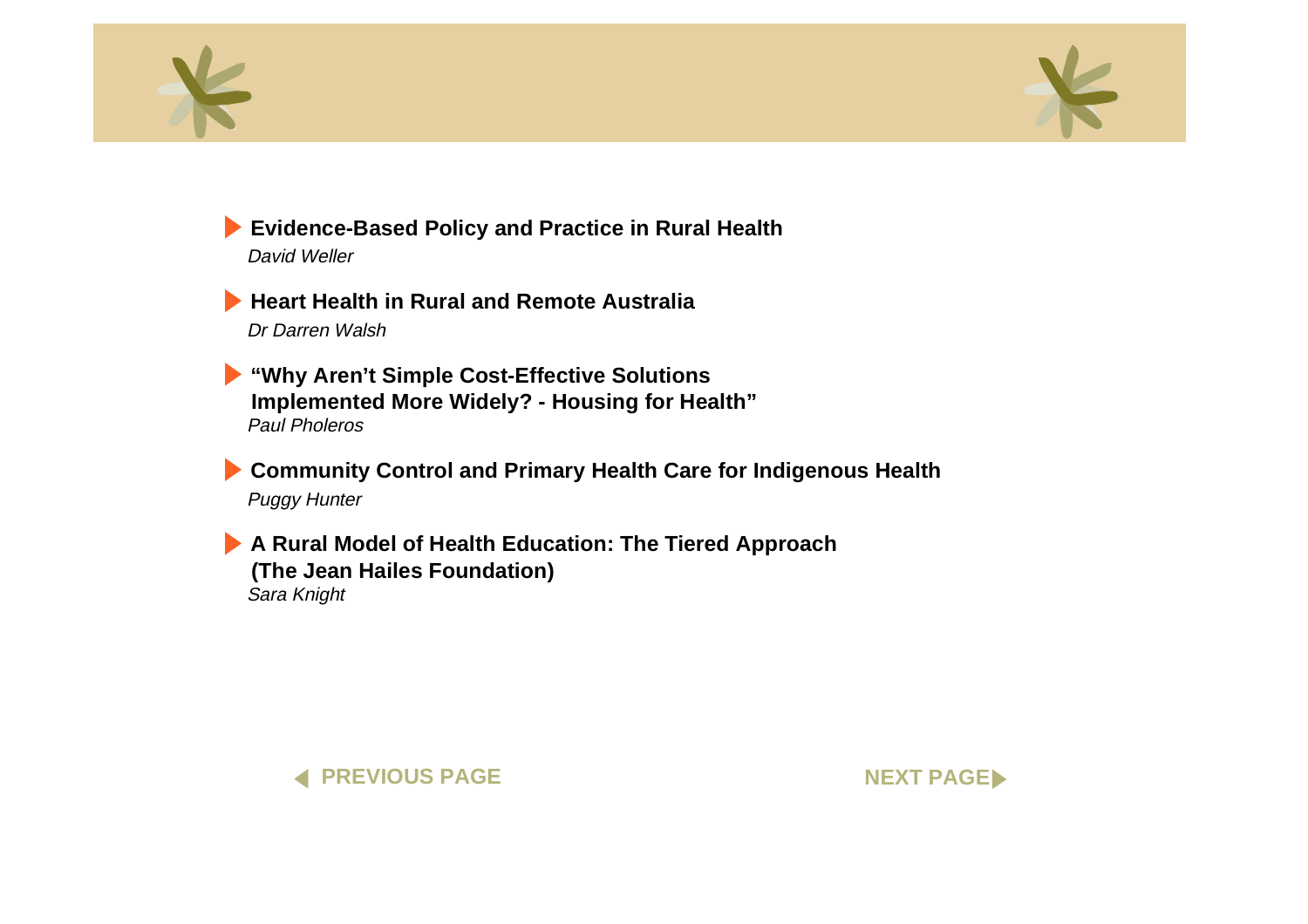<span id="page-4-0"></span>



# **SECTION 4 - CONCURRENT SESSIONS**

**[Firearms Injury Prevention Project](#page-0-0)** 

Jill Officer, Denise Laughlin, Bret Hart

#### **[After Hours Medical Care and the Personal Safety Needs](#page-0-0) of Rural General Practitioners**

Helen Tolhurst, Louise Baker, Pam Bell, Gillian Murray, Jane Talbot, Jane McMillan, Amber Sutton

### **["The Right Step Forward": A Falls Prevention Project](#page-0-0)**

Mandy Sidwell, Danny Haydon

**["Strong Community Arms": Developing a Child Health Specialist Service;](#page-0-0)  Principles Successes and Problems over Five Years** Nigel Stewart

**[Obstetric and Child Health Outcomes on the Anangu Pijantjatjara Lands,](#page-0-0) 1984-1996: A Preliminary Analysis** Dick Sloman, Julia Shelley, Lyn Watson, Judith Lumley

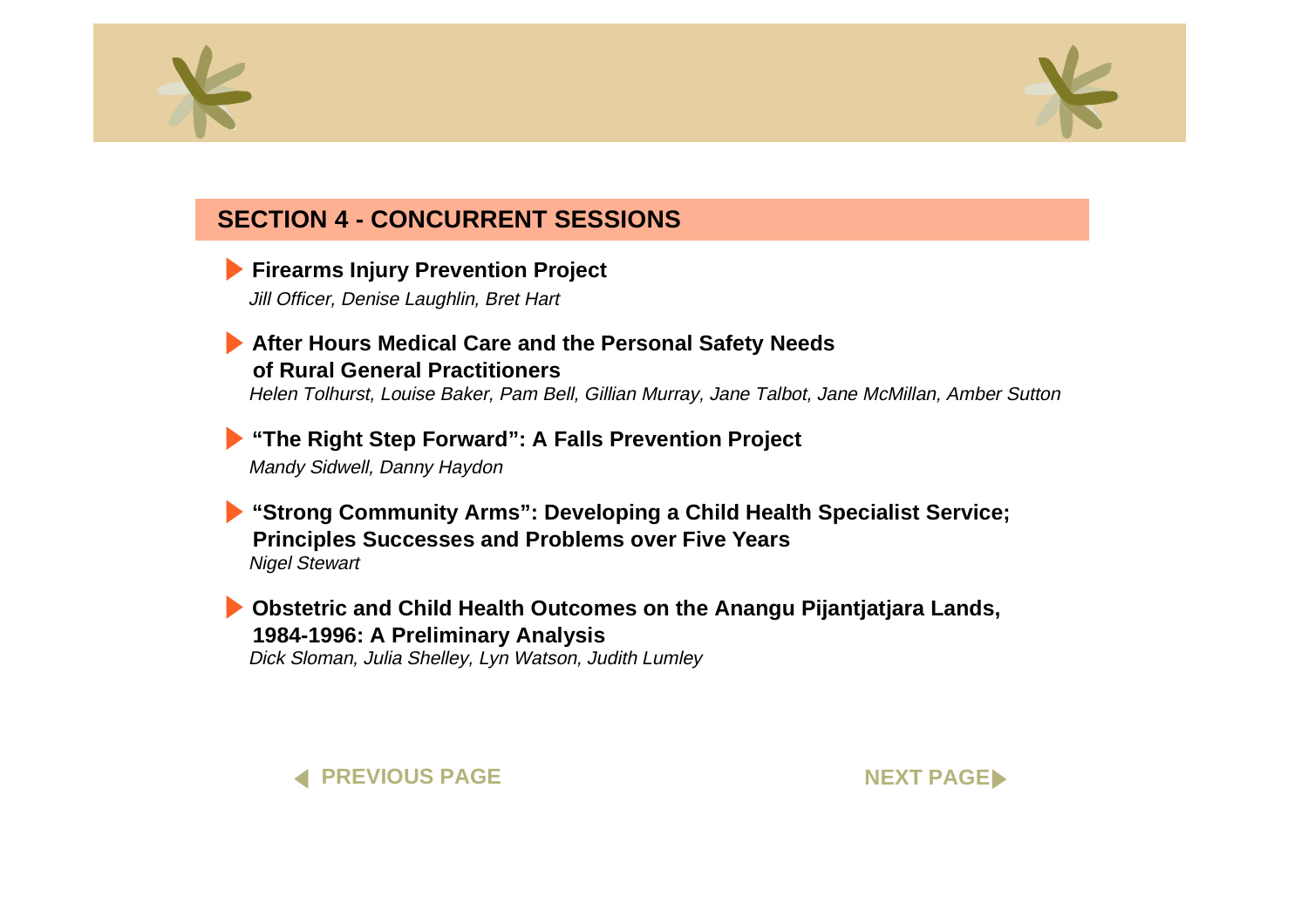<span id="page-5-0"></span>



**[Health Promotion in a New Zealand Setting: Working](#page-0-0) with Families with Children 0-5 Years**Trinie Moore, Angela Baldwin, Janet Gafford

**[Quantifying Access to Health Facilities](#page-0-0)** Errol Bamford, Lyle Dunne

**[Mapping the Differences: An Examination of Hospitalisation](#page-0-0) of Remote, Rural and Metropolitan Australians** George Preston

**[Using Geographical Information Systems \(GIS\) To Establish Access](#page-0-0) To Aged Care Residential Services in Non-Metropolitan Australia** Graeme Hugo, Rachel Aylward

**[Improving Access for Indigenous Australians to Medicare](#page-0-0) and the Pharmaceutical Benefits Scheme**Geoff Gillett

**[Issues in Rural Nursing: A Victorian Perspective](#page-0-0)** Angela Bradley, Ralph McLean

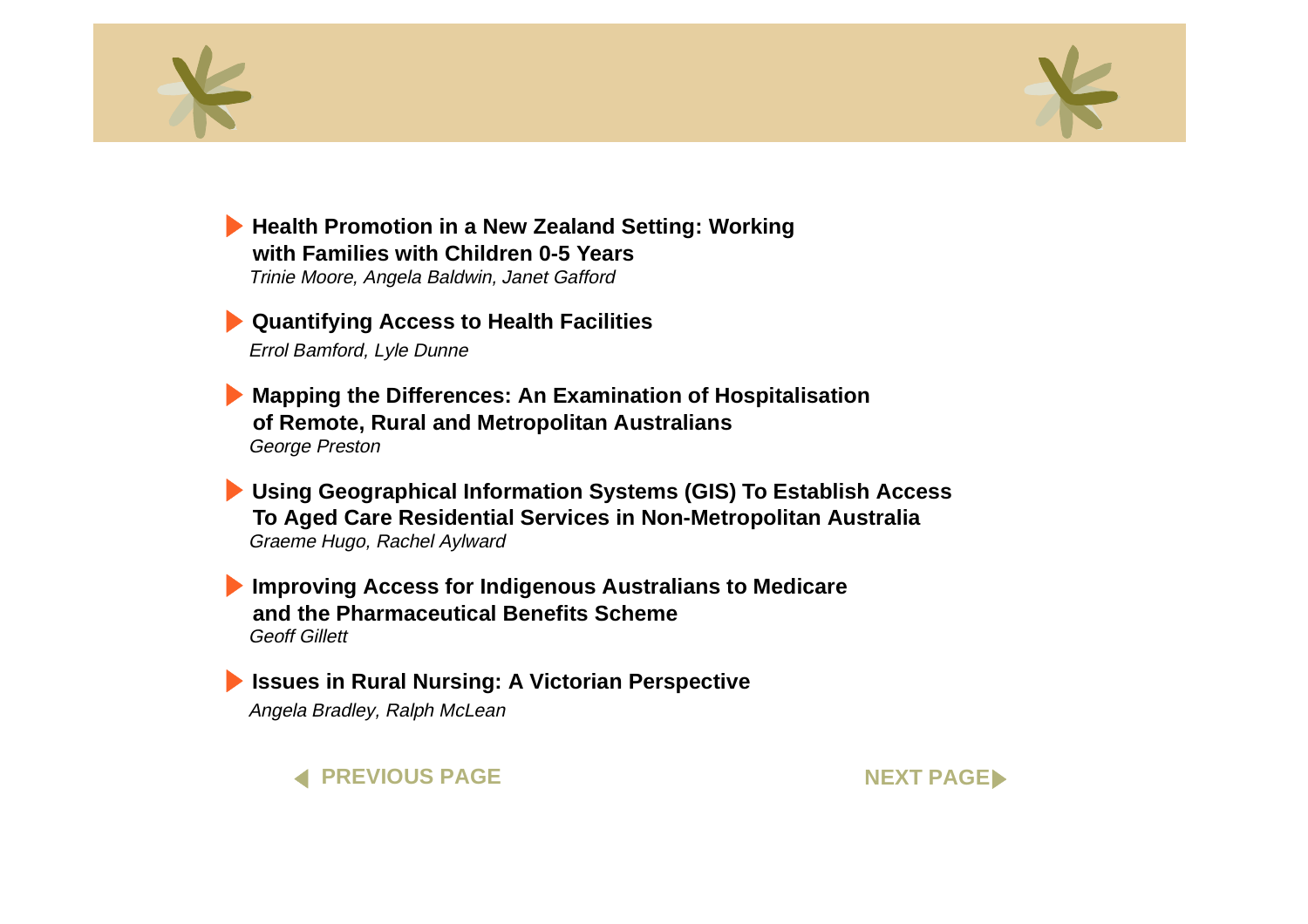<span id="page-6-0"></span>



**[Indigenous Health Managers: Managing at the Interface](#page-0-0)**

Sally Matthews, John Wakerman, Peter Hill

**A Partnership Approach to Gender and Health: [Building Strategic Alliances for Sustainable Change](#page-0-0)** Chris Caleidin, Michael Bentley

**Bridge to Home: A Vasse Leeuwin Health Service Initiative [in Conjunction with the Silver Chain Nursing Association of WA](#page-0-0)** Jim Lee, Wendy McDonald

**[The North West Plan: A Geographical Planning Approach](#page-0-0) for Health Gain for Rural and Remote Communities**Kim Snowball, Rose Murray, M Seel

**[Co-ordination and its Ability to Achieve Change](#page-0-0)** Christine Simpson, Lee-anne Daley

**[Telehealth in Australia: Equitable Health Care](#page-0-0) for Older People in Rural and Remote Areas** Glenda Banks, John Togno

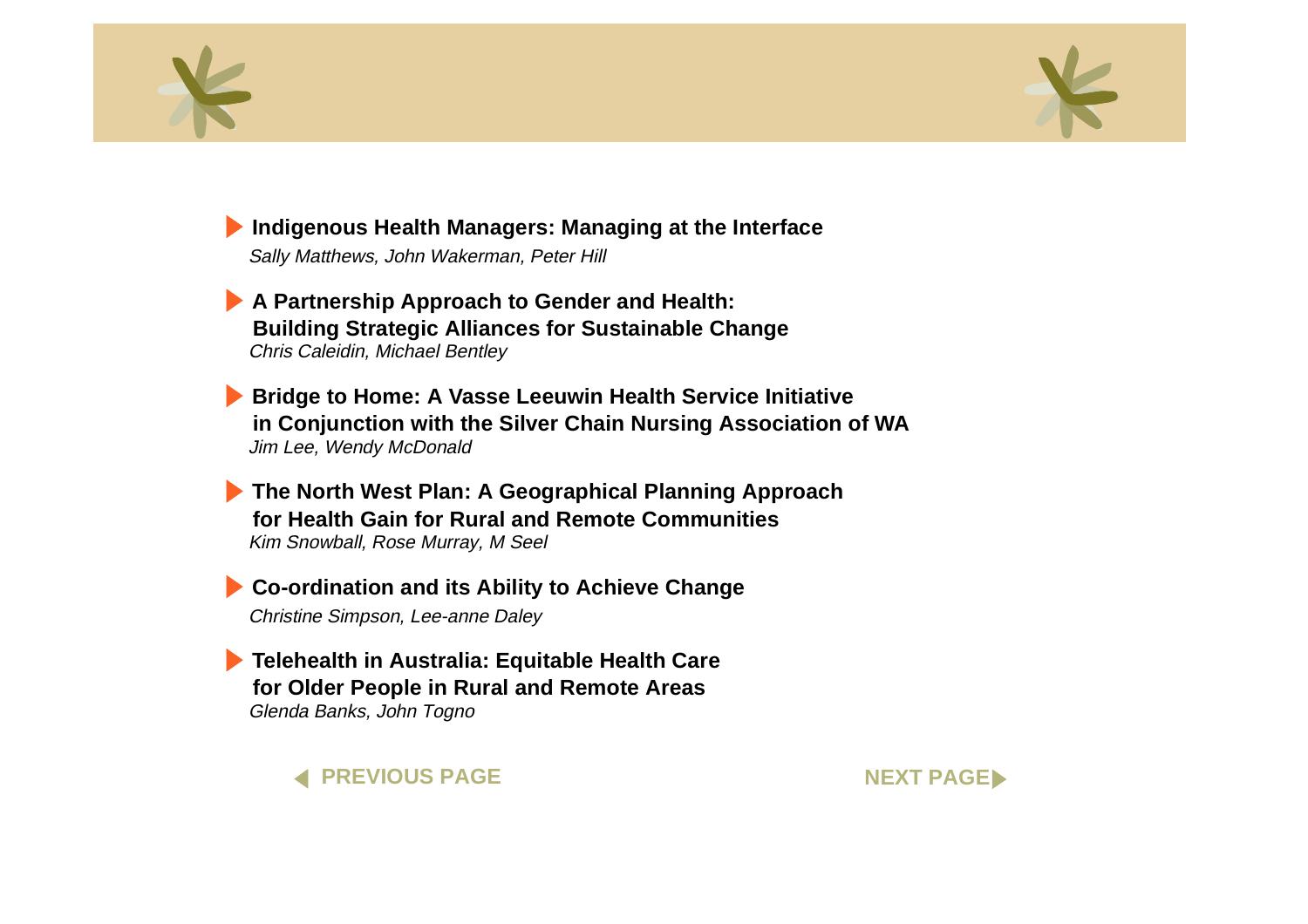<span id="page-7-0"></span>



**[Strengthening Connections in the Bush: On-line Communication](#page-0-0) and Collaboration in Allied Health**Julie Watson, G Bannan, Steve Clark, L Timmermann

**[The NSW Health Clinical Information Access Project \(CIAP\) Web Site:](#page-0-0) Leaping the Boundary Fence via the Internet** Michelle Wensley

**[Partnerships in Best Practice - The Development of the Tasmanian](#page-0-0) Medical Emergency Services Plan for Rural and Remote Areas** Lorraine Green and Grant Lennox

**[Using Multimedia Technology to Overcome the Tyranny of Distance](#page-0-0) in Delivering Education and Training in Oral Health** Steve Shackcloth

**[Collaborating with Government to Achieve Health Gain in Rural Australia](#page-0-0)**  Richard Eccles

**[Information Technology and Partnerships](#page-0-0)** Alison Miles

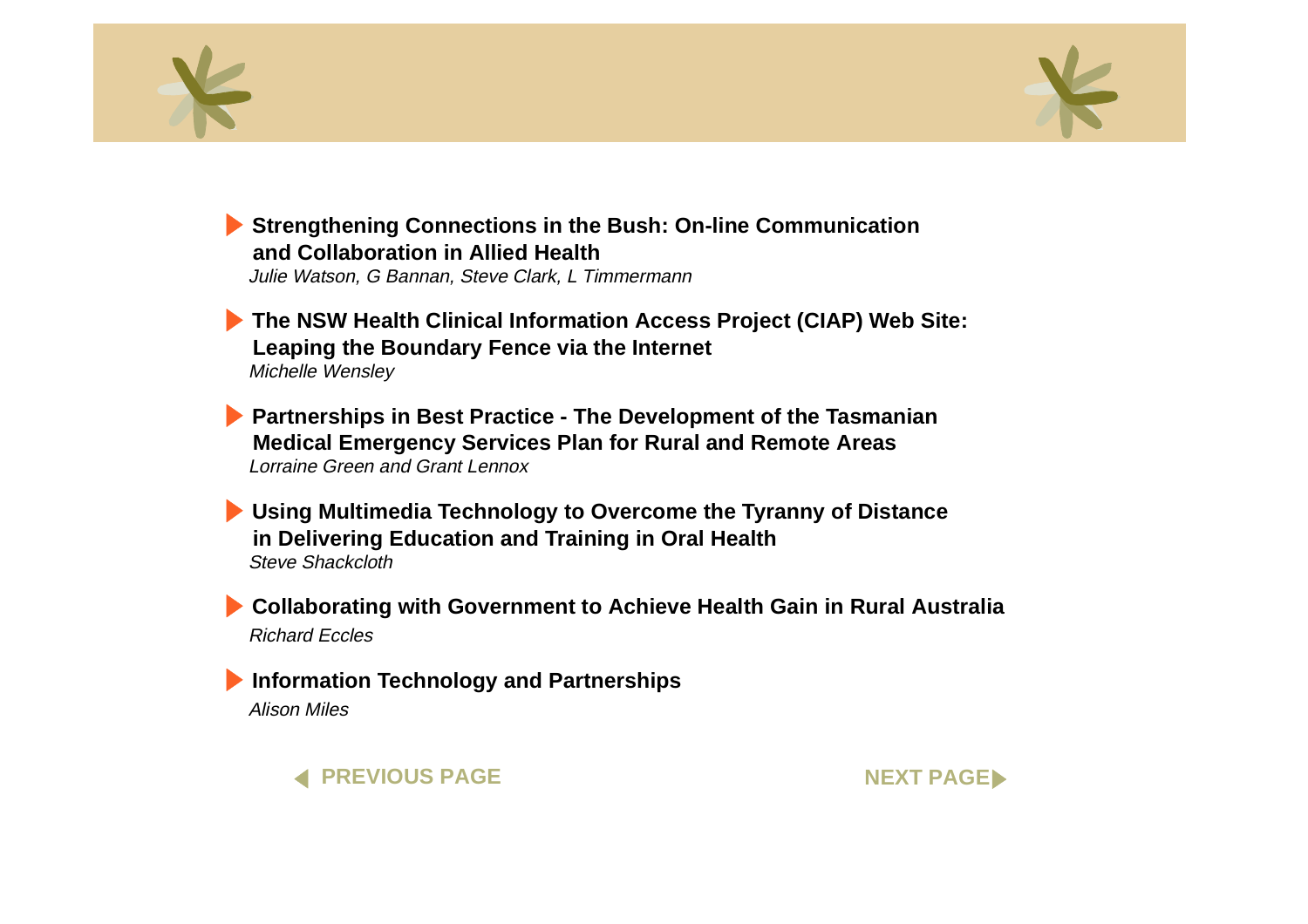<span id="page-8-0"></span>



**The Development of Rural Selective Placements for Medical [Undergraduates in Aboriginal Health: Linking Medical Students](#page-0-0) with Trainee Aboriginal Health Workers**

Helen Tolhurst, Louise Lawler, Gail Harvey

**Overcoming the 3Ms! Marks! Money! Motivation!: How can more Secondary [Students from Rural and Remote Areas be Encouraged to Choose a Career in](#page-0-0)  Rural and Remote Health Care?**Sandra Heaney

**[A Strategic Approach to Multi-Purpose Service \(MPS\) Development](#page-0-0) for Rural and Remote Communities in Western Australia**Kathryn Fitzgerald, Terry Medley

**[Using Evidence Based Needs Assessment to Lead Change](#page-0-0) in a Small Rural Community** Frank Evans, Mary Hoodless

**[Road Trauma Reduction and Injury Prevention](#page-0-0) Participation in Rural Communities** David Sare, Deb Kirby

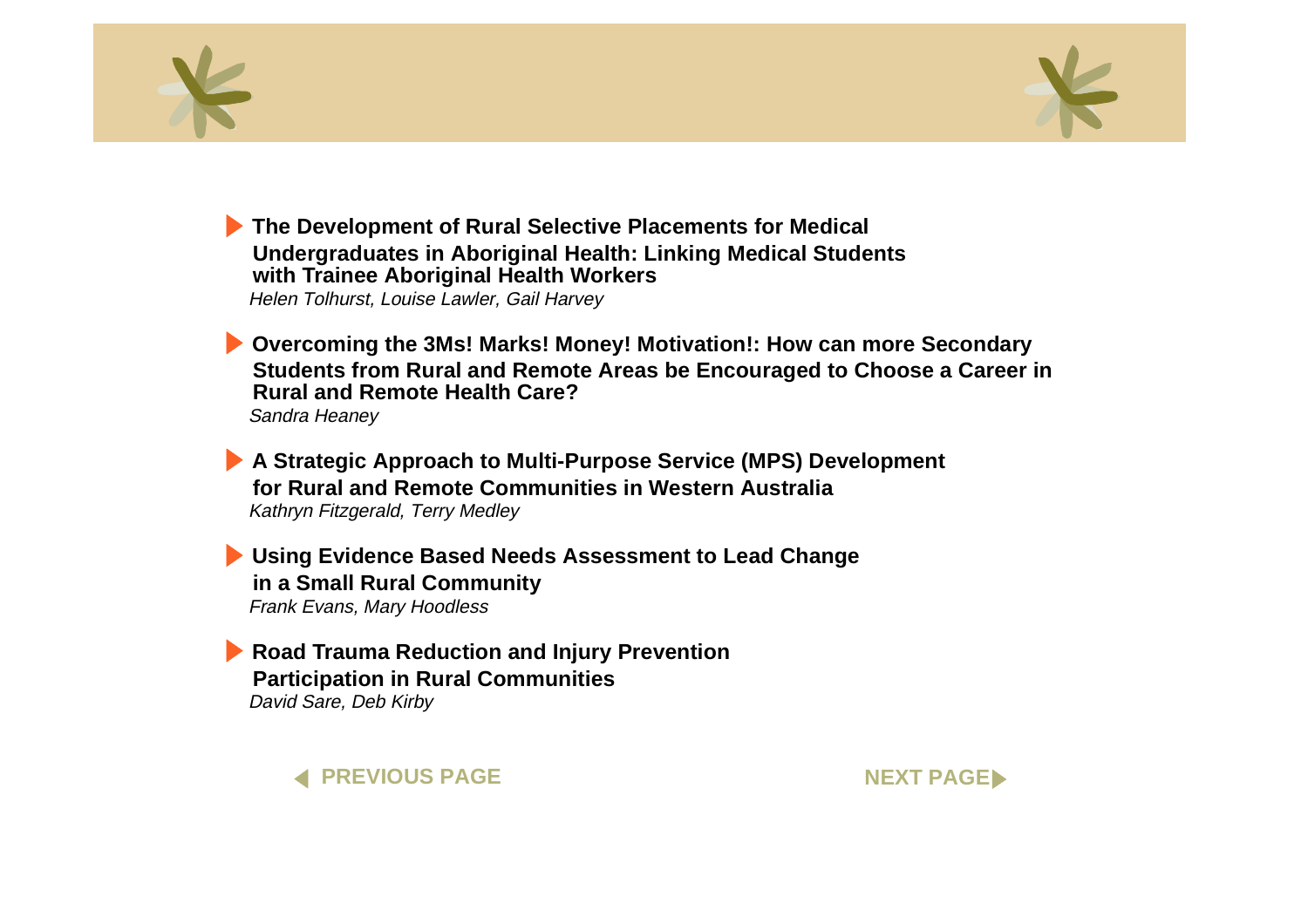<span id="page-9-0"></span>



**[Pitfalls and Possibilities: Public Health Training for Remote](#page-0-0) Community Health Staff**  Robyn Williams

**[Understanding the Factors that Impact on Participation](#page-0-0) in Physical Activity by Rural Aboriginal Adults** Shanthi Ramanathan

**[Christmas Island](#page-0-0)**

Angus Turner

**Successful Governance in Rural and Remote Communities[with Board Education for Community Based Boards](#page-0-0)** Errol Bamford, Lyle Dunne

**[Getting Better Information from Country Consumers](#page-0-0) for Better Rural Health Service Responses** Tony Woollacott, Anne Taylor, Kay Anastassiadis, Di Hetzel, Eleonora Dal Grande

**[Building Health Service Capacity for Immigrants in the Country:](#page-0-0) The Problem of Critical Mass and Specialised Resourcing** Jeff Fuller

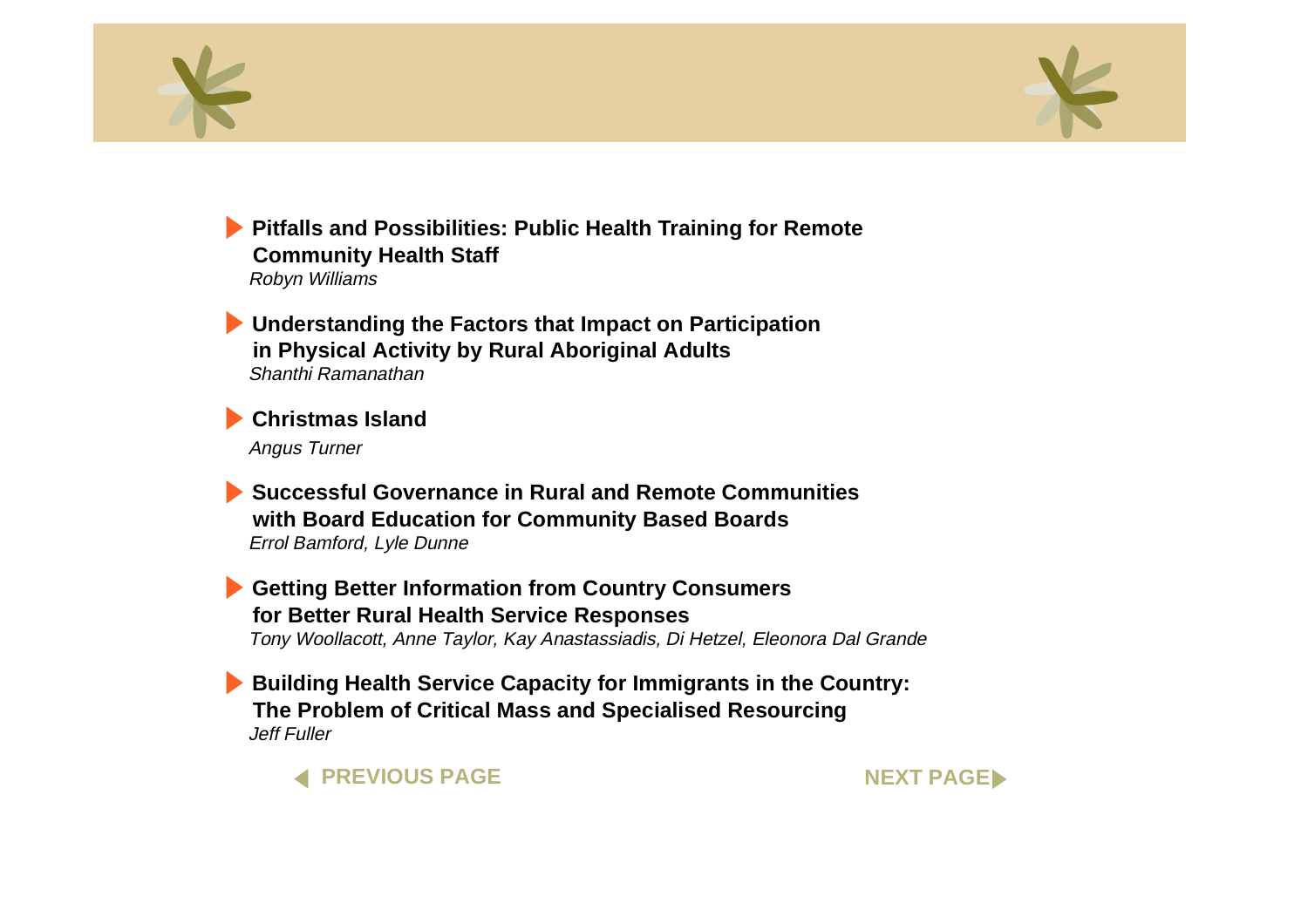<span id="page-10-0"></span>



**[Staying Young at Heart: Rural and Metropolitan Services](#page-0-0) Working Together for Health Promotion** Belinda Polden, Peter Hill, Josephine Magery

**[A Collaborative Approach to Healthy Ageing in Rural Communities](#page-0-0)** Margaret Steinberg, Anna Nichols

**[The Telefriend Program](#page-0-0)** Karen Abel, Julie Weldon

**[Grannies Challenging Postnatal Depression](#page-0-0)** Laurel Mackenzie

**[Partnerships for Women's Health in Rural Victoria](#page-0-0)** Jan Osmotherly

**[Improving the Access of Health Services](#page-0-0) to the Local Aboriginal Community** Brenda Carter, Lee Martinez

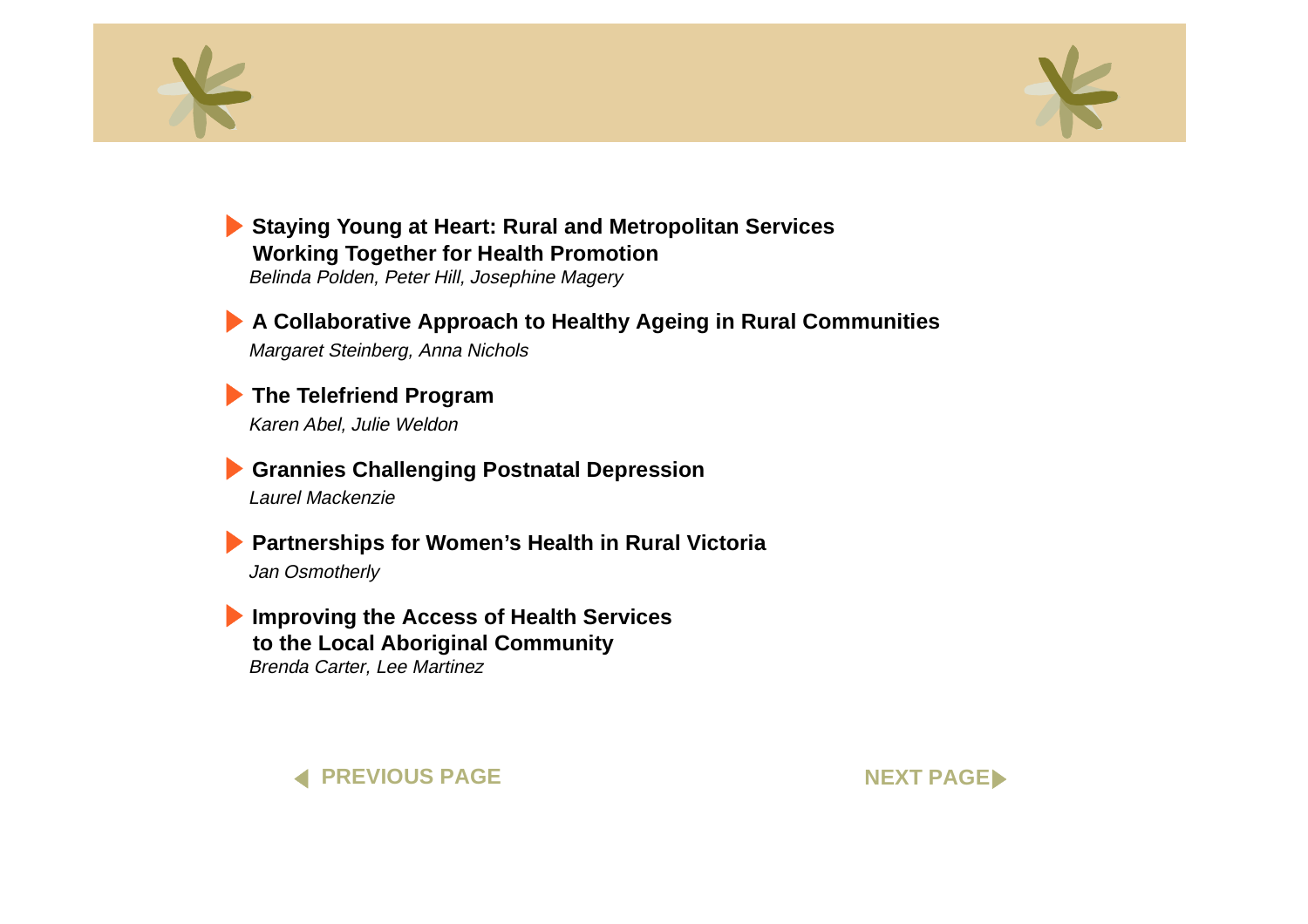<span id="page-11-0"></span>



**[Comparison and Contrast of Two Programs which Aim to Increase](#page-0-0) Community Capacity and Facilitate Sustainable and Responsive Health Systems in Queensland**

John Scott, Sue Smyllie, Brenda Campbell, Robert Bush

**Beyond Rural Health and Well-Being: An Appraisal of [the Comprehensive Quality of Life Scale - Fifth Edition](#page-0-0)** Errol Bamford, Lyle Dunne

**[Developing Social Capital: Community Participation in Rural Health Services](#page-0-0)** Roger Strasser, Paul Worley, Richard Hays, John Togno

**[Involving Rural and Remote Communities in the Education of Health Students](#page-0-0)** Dennis R Pashen, Elizabeth Chalmers

**1998 Flinders University Nursing Students [Remote/Aboriginal Nursing Placement in Central Australia](#page-0-0)** Didy Button, Kerry Taylor, Kate Wagner

### **[A Life, Not a Wife](#page-0-0)**

Jo Wainer, Lexia Bryant, Roger Strasser, Dean Carson, Kelly Stringer



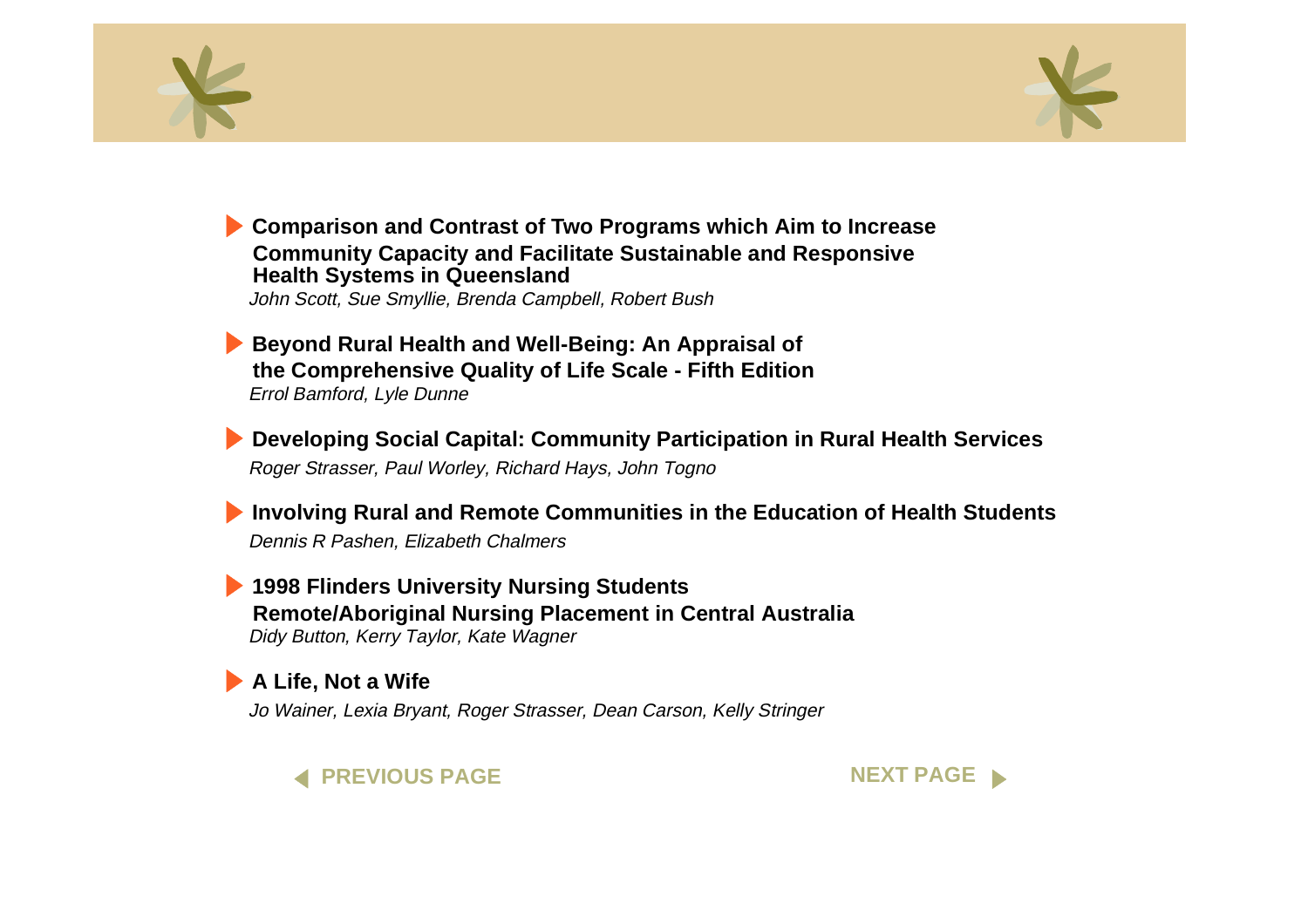<span id="page-12-0"></span>



### **[MAN Model: Pathway to Men's Health](#page-0-0)**

Bernard Denner, Michelle Gibson

**[A Study of Knowledge and Behaviour in Young Men in Rural NSW](#page-0-0) Regarding Testicular Cancer and Testicular Self-Examination** Karen Francis, Frances White, Glenn Ross, Lindsay Smith

**[Staying in or Leaving Rural Practice: 1996 Outcomes](#page-0-0) of Rural Doctors' 1986 Intentions**Max Kamien

**[Taking the Leap: An Exchange Program for Rural](#page-0-0) and Metropolitan Perioperative Nurses** Jennifer Rabach

**[Might and Power](#page-0-0)** Ian Campbell

**["Planning with Rural Communities for Muscolo-skeletal Health";](#page-0-0) Arthritis Victoria Rural Access Project** Daniel Coase, Marion Sharkey

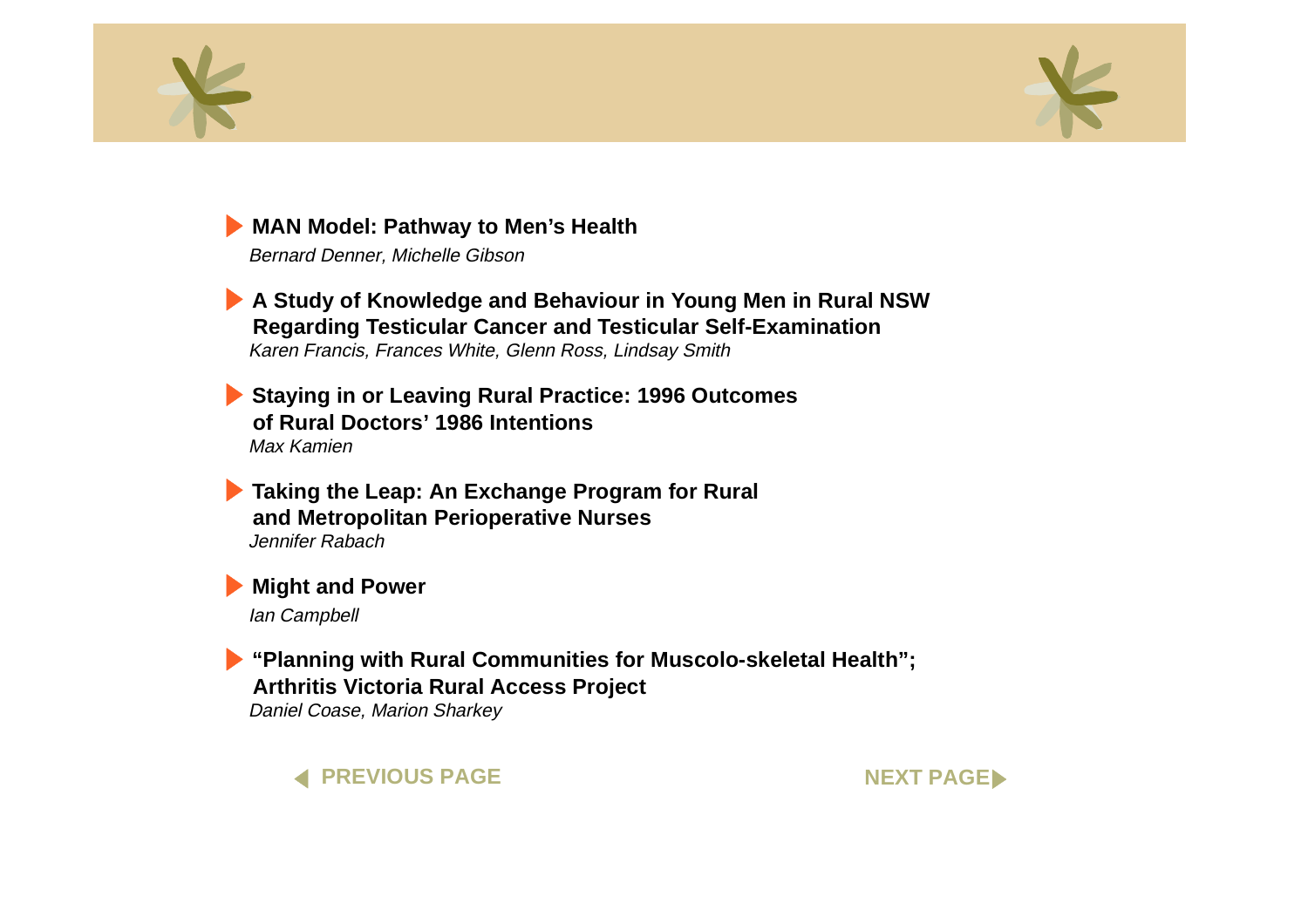<span id="page-13-0"></span>



### **[Innovations in Mental Health Service Delivery for Rural Communities](#page-0-0)** Karin Myhill

**The Role of Volunteerism in Maintaining [Emergency Services in Small Rural Communities](#page-0-0)** Mardie Townsend, Mary Mahoney, Erica Hallebone

**[Rural Development](#page-0-0)** M Hope Sharp

**[Towards Integrated Mental Health Services in Rural and Remote Australia](#page-0-0)** David A Perkins

**[Navigating Mental Health Services in the Island State](#page-0-0)** Christopher Moorhouse, Gerald Farrell

**[How Two Small Hospitals Work Together to Overcome](#page-0-0) the Challenges of Limited Resources** Sue Bucher



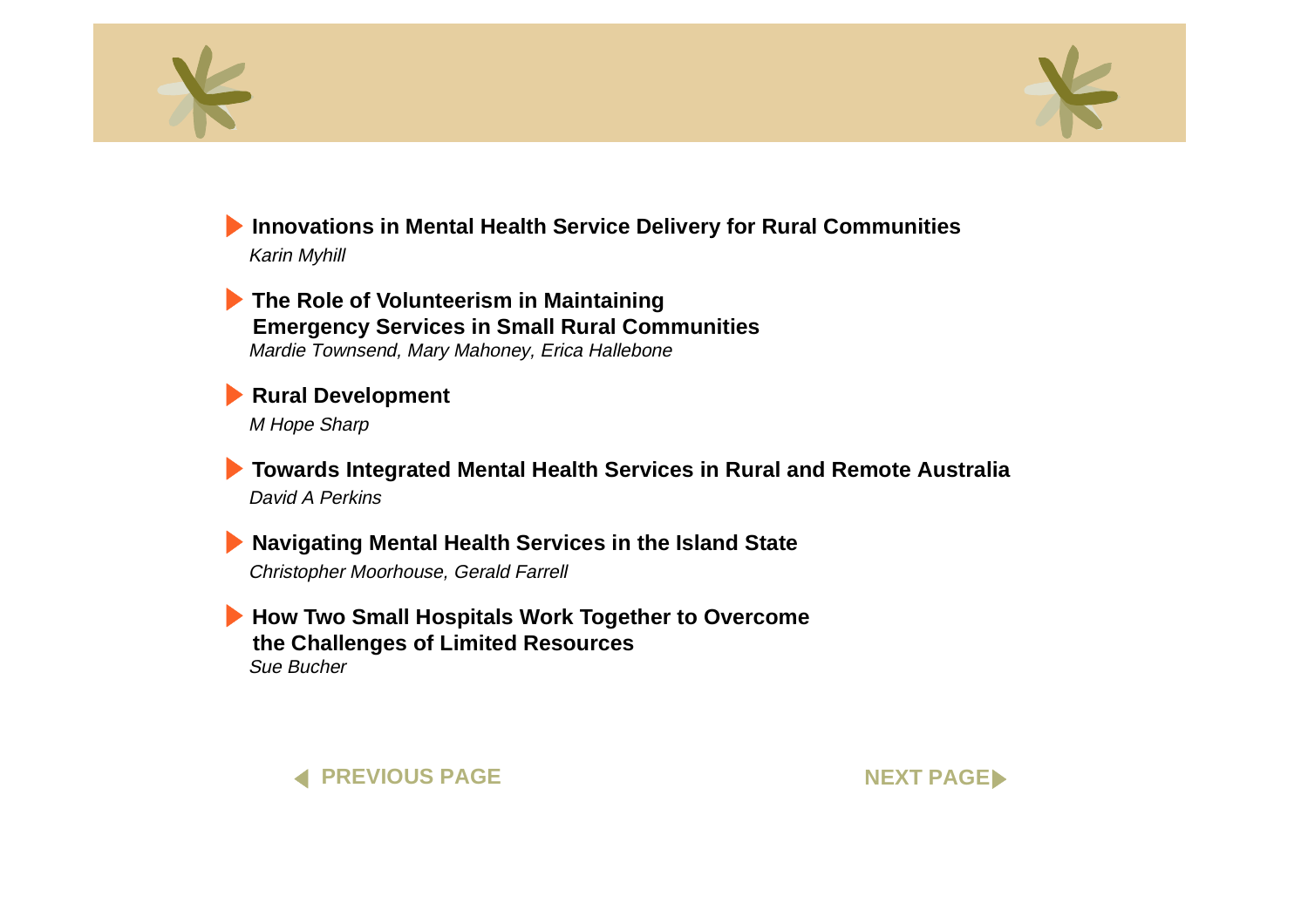<span id="page-14-0"></span>



**The Development of a Sustainable Health Service [in a Small Rural Community: Every Cloud has a Silver Lining](#page-0-0)** Peter Lorraine

**[The Real Cost of Accessing Specialist Medical Services](#page-0-0) for Rural and Remote Communities in Western Australia**Sarah Rankin, Anthony House, Dugal Heath, Jeffery Hamdorf, James Aitken, Jill House

**A Local Initiative for Diabetic Lower Limbs:[Lower Extremity Amputation Prevention \(LEAP\)](#page-0-0)** Lesley Saunders

**[Development of a Primary Care Model for Cardiac](#page-0-0) Rehabilitation and Secondary Prevention** Kristine Battye, Colleen Bichel, Kerry Kelly

**[Asthma Morbidity in Young People Living in Rural NSW: Time for Action](#page-0-0)** S Shah, H Wang, E Mazurski, G Cantwell, P Gibson

**[Overcoming Geographic Barriers through Contemporary](#page-0-0) Education of Allied Oral Health Professionals**Valerie King, Leonie Short



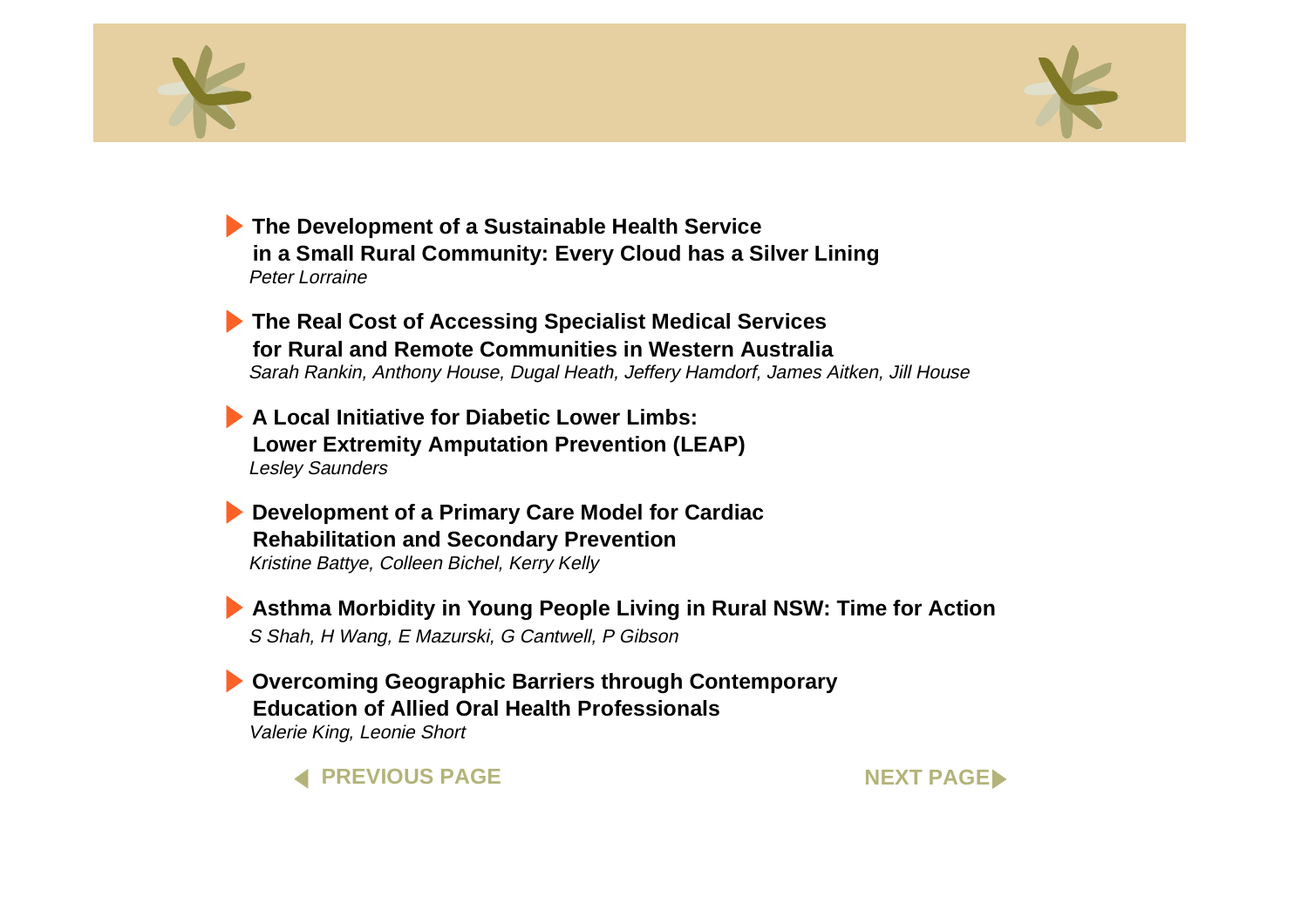<span id="page-15-0"></span>



### **[Establishing University Departments of Rural Health](#page-0-0)**

Elizabeth Chalmers, Dennis Pashen, David Lyle

**Community Transport in Rural Queensland: Using [Community Resources Effectively in Small Communities](#page-0-0) to Improve Transport Options for Health and Other Needs** Heather Douglas

**["Being Old is Better than the Alternative": The Older Persons'](#page-0-0) Health Needs Study - East Coast, Tasmania** Lorraine Green, Sue Whetton

**[Hepburn Integrated Aged Care Project](#page-0-0)** Glen Rowbotham, Pam Baxter

**[Walhallow: Community in Place](#page-0-0)** Annette Taylor

**[The Narungga Health Story](#page-0-0)** Jenny Fleming, Rose O'Connell

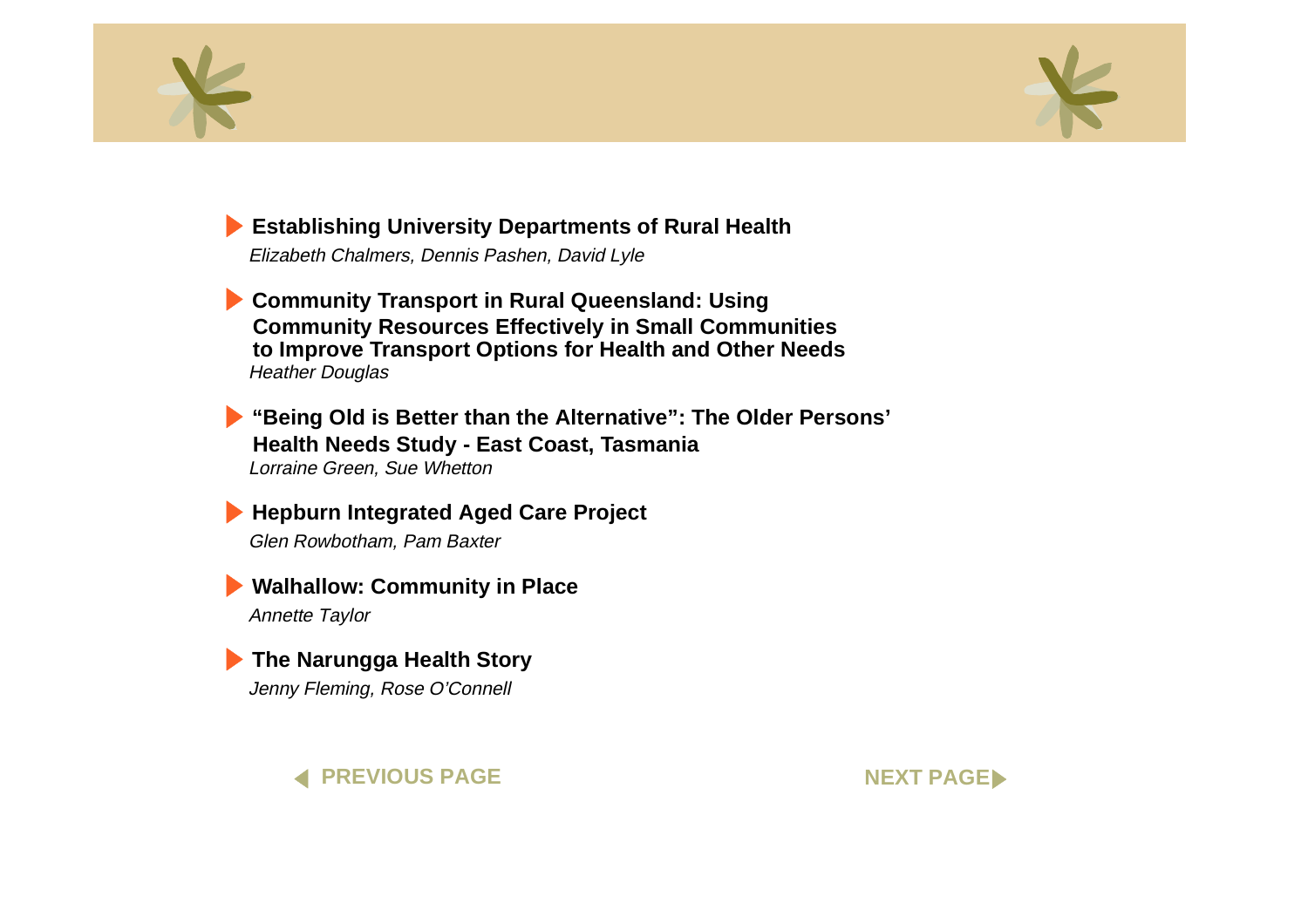<span id="page-16-0"></span>



**[Addressing Rural Population Health Needs in a Teaching Program:](#page-0-0) Evidence as a Base for Learning** Judi Walker

**[Quality Medication Use in Aboriginal Communities](#page-0-0)** Lance Emerson, Kathy Bell, Roland Manning

**[Non-Government Organisations and a Collaborative Model](#page-0-0) for Rural, Remote and Indigenous Health** Pat Field

**Working Against Youth Suicide (W.A.Y.S.): An Example [of Intersectoral and Community Collaboration in Youth Suicide Prevention](#page-0-0)** Jan Reynolds, Maria Conroy

**[Bringing Child and Adolescent Mental Health Services](#page-0-0) to Rural and Remote Communities**Philip Robinson, Bernie, Koszegi, Chris Seiboth

**["Successful Domestic Violence Prevention in Rural Communities"](#page-0-0)**Colleen McMahon, Nick Weetman, Rita Blieschke, Debbie Devlin

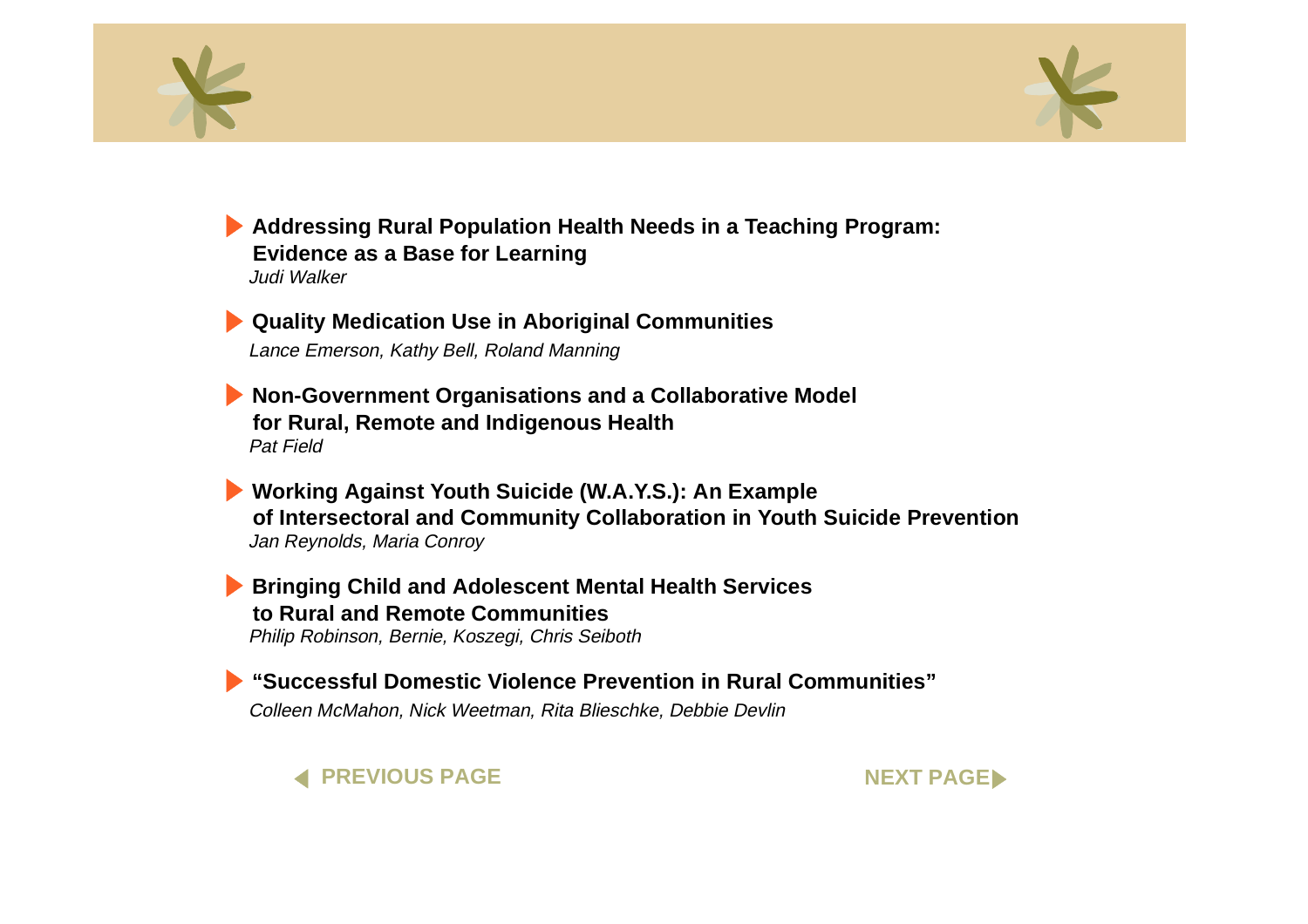<span id="page-17-0"></span>



**The Role of Families in Promoting Rural Health: [A Case Study of Contrasting Rural Communities](#page-0-0)** G Verrinder, J Humphreys, H Keleher

**[At the Coalface: Mentoring the Health Promotion Role](#page-0-0)** Robin Watts, Barbara Hughes, Kathy Mackay, Ann Bartlett

**[Community Consultation the Easy Way!](#page-0-0)**

Peter Craighead, Greg Allen, Ralph Maclean

#### **[Adding Insult to Injury? Cumulative Impacts of Recent Policy Changes](#page-0-0) on Perceptions of Health and Well-Being within One Small Victorian Rural Community**

Dr Mardie Townsend, Mary Mahoney, Pat Nesbitt, Assoc Prof Erica Hallebone

**[Aboriginal Youth Development: A Community Based Program in Far West NSW](#page-0-0)** Peter Kenny

### **[The Diabetic Foot in Rural and Remote Areas](#page-0-0)**

Meagan Morrison